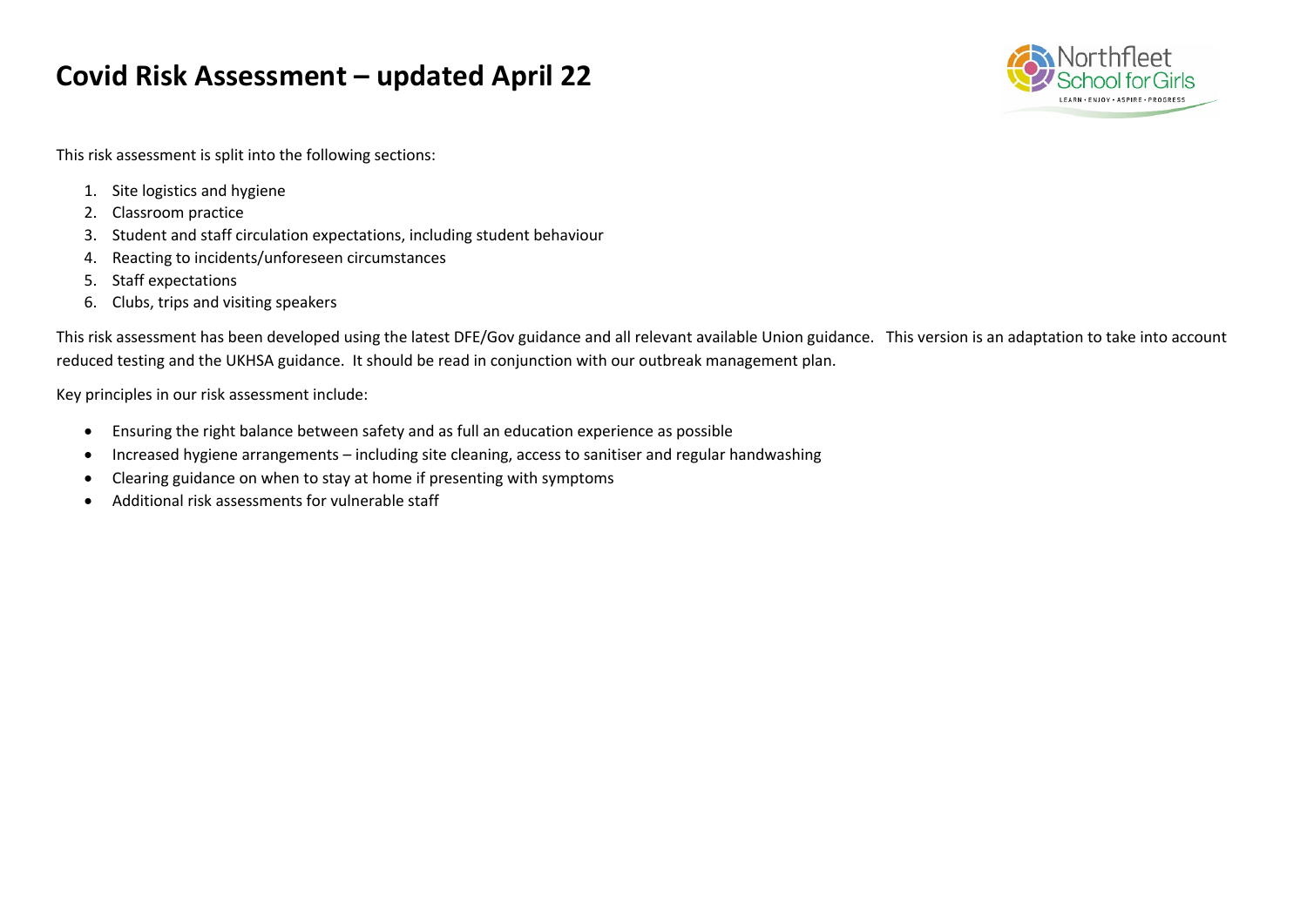## **Site logistics and Hygiene**

| Risk area                                    | Sub section                                        | Action                                                                                                                                                                                                                                                                                                                                                                   | Person              | In place by (date) | <b>Notes</b>                                                   |
|----------------------------------------------|----------------------------------------------------|--------------------------------------------------------------------------------------------------------------------------------------------------------------------------------------------------------------------------------------------------------------------------------------------------------------------------------------------------------------------------|---------------------|--------------------|----------------------------------------------------------------|
| Isolating potential Covid<br>cases in school | Covid isolation                                    | Student presenting with any of the list of symptoms<br>$\bullet$<br>and a clear high temperature to be collected by<br>parents.<br>Note - we are not testing temperature, this will have<br>to be clear symptoms of high temperature.                                                                                                                                    | overseeing<br>CN/LR | 7 Apr              |                                                                |
| Managing external<br>visitors                | Parent meetings<br>and external<br>visitors        | All parents and visitors are asked not to attend if they<br>have any of the Covid symptoms and a high<br>temperature.<br>All visitors asked to hand sanitise before entering the<br>school.<br>Where possible parents and visitors will socially<br>distance from students and staff.                                                                                    | All                 | 7 Apr              |                                                                |
| Ensuring appropriate<br>hygiene arrangements | Ensuring all areas<br>are cleaned<br>appropriately | Enhanced cleaning regime during the day, focussing<br>$\bullet$<br>on shared areas and areas touched by students -<br>including hand rails and door handles<br>Cleaning contract adapted to ensure increased staff<br>on site cleaning during the day<br>Social space toilets cleaned as regularly as possible<br>Shared social spaces cleaned as regularly as possible. | LG/AJ               | 7 Apr              | See Solo cleaning plan<br>for more details.                    |
|                                              | Ventilation and<br>reducing touched<br>surfaces    | All classroom and internal doors wedged open<br>$\bullet$<br>At least one window open in all classrooms and social<br>spaces<br>Forced ventilation to be used in all possible locations<br>and on extract only                                                                                                                                                           | AJ                  | 7 Apr              |                                                                |
|                                              | PPE and cleaning<br>resources                      | Cleaning spray and/or wipes available for all<br>$\bullet$<br>classrooms upon request.<br>Easy access hand sanitiser in all building areas near to<br>classrooms<br>Masks. Visors and Gloves available for staff - to be<br>collected from site office as required<br>Tissues available on request from site team<br>$\bullet$                                           | <b>AJ</b>           | 7 Apr              | See separate plan<br>showing location of<br>sanitiser stations |
|                                              | Appropriate use of<br>masks                        | Any member of staff or student may choose to wear<br>$\bullet$<br>a mask at any time should they wish to.                                                                                                                                                                                                                                                                | CN/LG               | 7 Apr              |                                                                |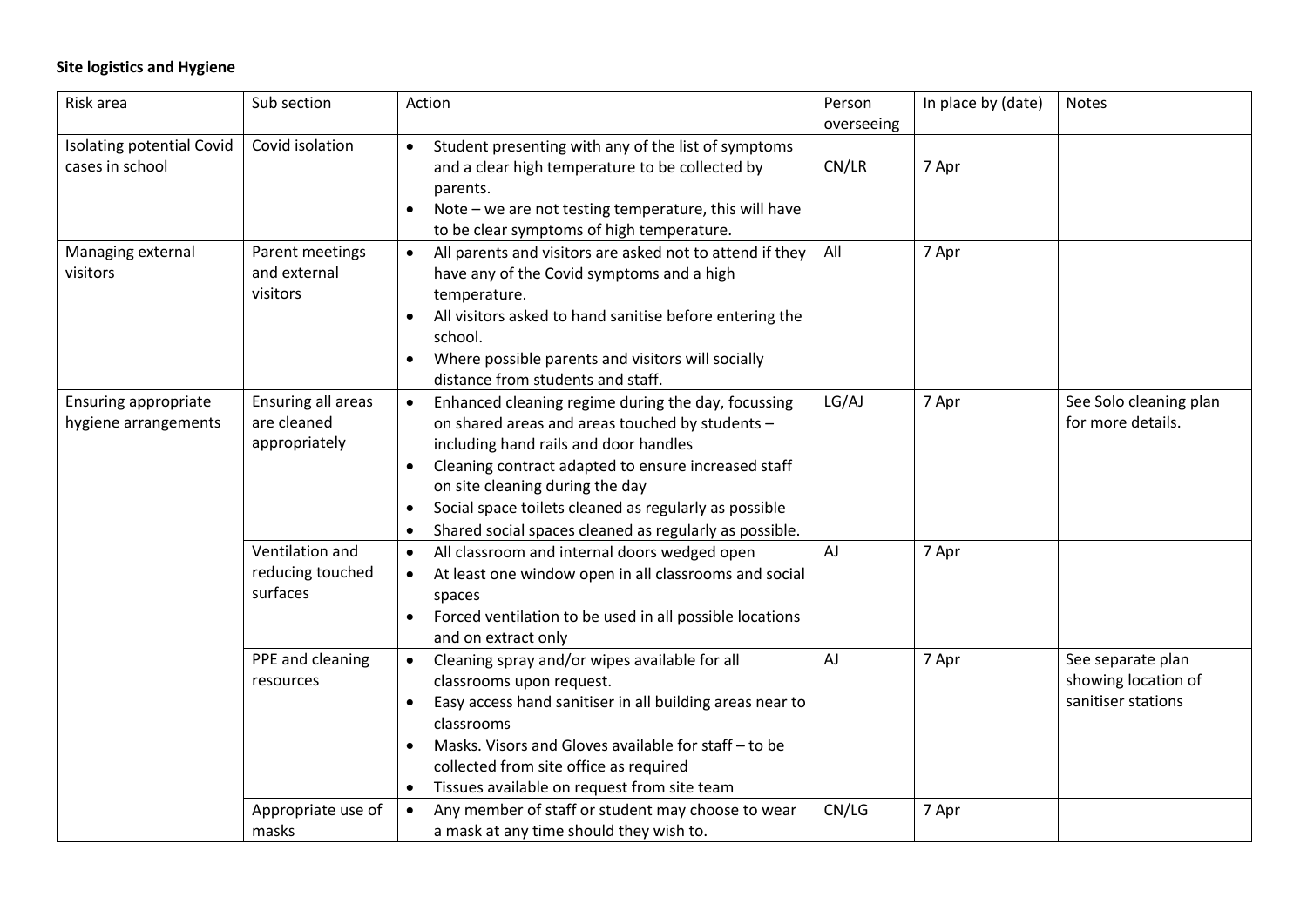| Student and staff Covid | Use of testing | Testing will not be used for students in line with | AJ/CN | 7 Apr |  |
|-------------------------|----------------|----------------------------------------------------|-------|-------|--|
| testing                 |                | current guidance.                                  |       |       |  |
|                         |                | Staff with symptoms are not expected to test,      |       |       |  |
|                         |                | instead they are advised to isolate until symptoms |       |       |  |
|                         |                | and high temperature have ceased.                  |       |       |  |
|                         |                | Any member of staff who chooses to test and is     |       |       |  |
|                         |                | positive should isolate from work for 5 days.      |       |       |  |

#### **Classroom practice**

A key change for September is that staff and students will be able to circulate freely and teach as appropriate. The key measures for reducing risk are student testing and wearing masks in our restaurant style approacj.

| Risk area                                             | Sub section      | Action                                                                                                                                                                                                                                                                | Person<br>overseeing | In place by (date) | <b>Notes</b> |
|-------------------------------------------------------|------------------|-----------------------------------------------------------------------------------------------------------------------------------------------------------------------------------------------------------------------------------------------------------------------|----------------------|--------------------|--------------|
| Reducing possible<br>transfer within the<br>classroom | Ventilation      | All classroom doors to remain open<br>At least one window to remain open in each<br>classroom and more where weather/temperature<br>allows<br>Where possible extract vents will be used<br>Where available fans can be used to circulate air<br>through the classroom | <b>JDS</b>           | 7 Apr              |              |
|                                                       | Use of resources | Where possible students will use their own laptops<br>and books/resources                                                                                                                                                                                             | <b>JDS</b>           | 7 Apr              |              |
|                                                       | Marking of work  | Teachers can handle/mark books, however they are<br>encouraged to hand sanitise before and after<br>handling books                                                                                                                                                    | <b>JDS</b>           | 7 Apr              |              |
|                                                       | LSA support      | LSA's will be able to work with individual students.<br>Key measures to protect staff are asking students to<br>stay at home if they have symptoms and high<br>temperature.                                                                                           | <b>CK</b>            | 7 Apr              |              |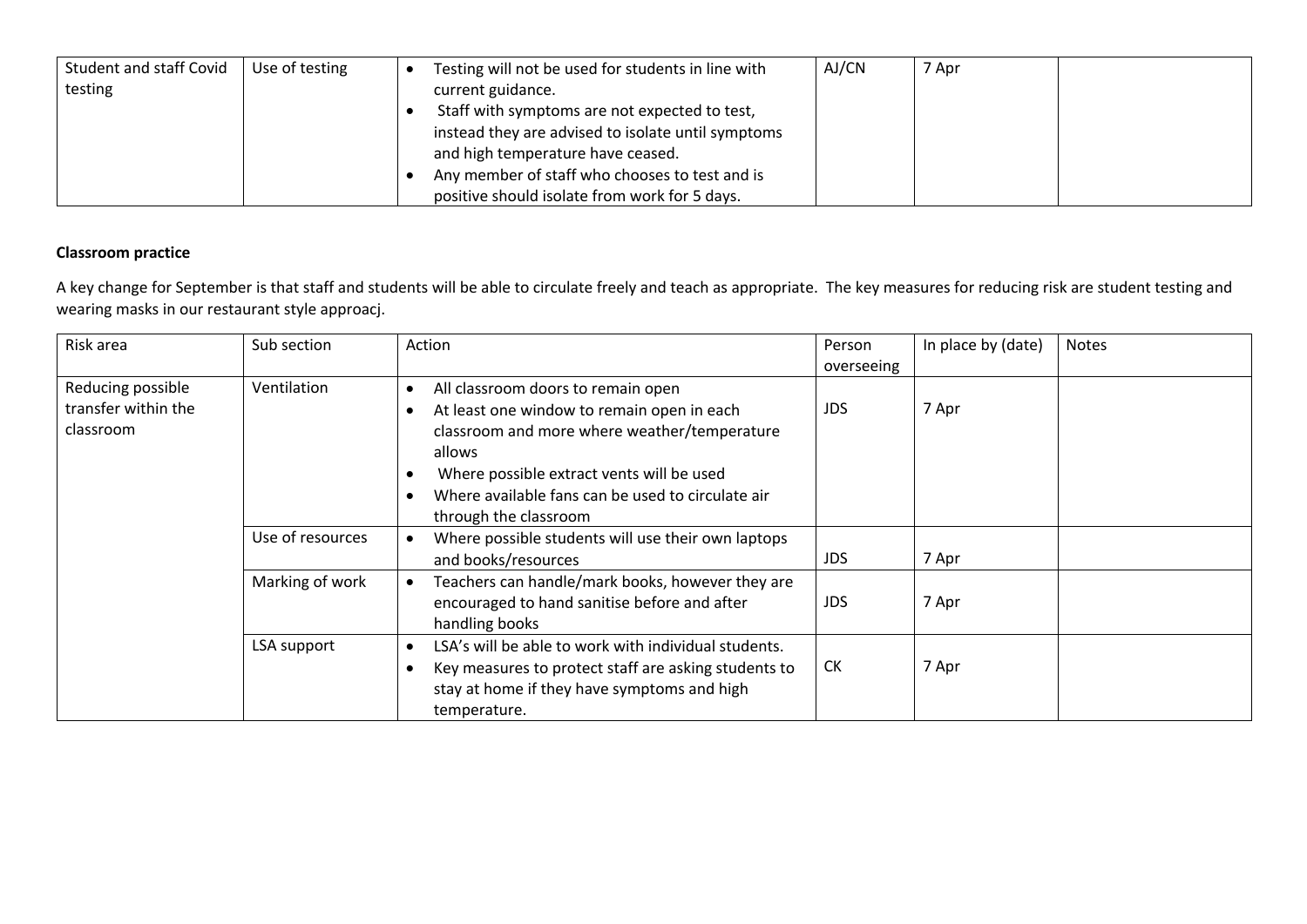### **Student and staff circulation**

| Risk area                                          | Sub section   | Action                                                                                                                                                                                                                                                                   | Person<br>overseeing | In place by (date) | <b>Notes</b> |
|----------------------------------------------------|---------------|--------------------------------------------------------------------------------------------------------------------------------------------------------------------------------------------------------------------------------------------------------------------------|----------------------|--------------------|--------------|
| General circulation                                | Comfort       | Designated staff toilets in each building as well as<br>staff room<br>Tea/coffee facilities in each College building                                                                                                                                                     | AJ                   | 7 Apr              |              |
|                                                    | Circulation   | Staff/students encouraged to keep left in corridors.<br>$\bullet$<br>Specific actions for more vulnerable staff - see<br>individual risk assessments<br>Staff encouraged to hand sanitise on entrance to<br>each building and upon changing classrooms                   | AJ                   | 7 Apr              |              |
| Ventilation and good<br>hygiene in common<br>areas | Ventilation   | An appropriate range of windows and doors will be<br>open in circulation and social spaces to support<br>adequate ventilation<br>'Catch it, Bin it, kill it' posters in all social and<br>circulation spaces and good access to bins to support<br>good hygiene.         | AJ/MB                | 7 Apr              |              |
| Liaising with office<br>based admin staff          | Communication | Communication with office based admin staff should<br>$\bullet$<br>be through remote means (phone/email) if possible.<br>Crowding in offices (too many visiting people) should<br>be avoided. If an office is busy please wait outside<br>until there is adequate space. | KL                   | 7 Apr              |              |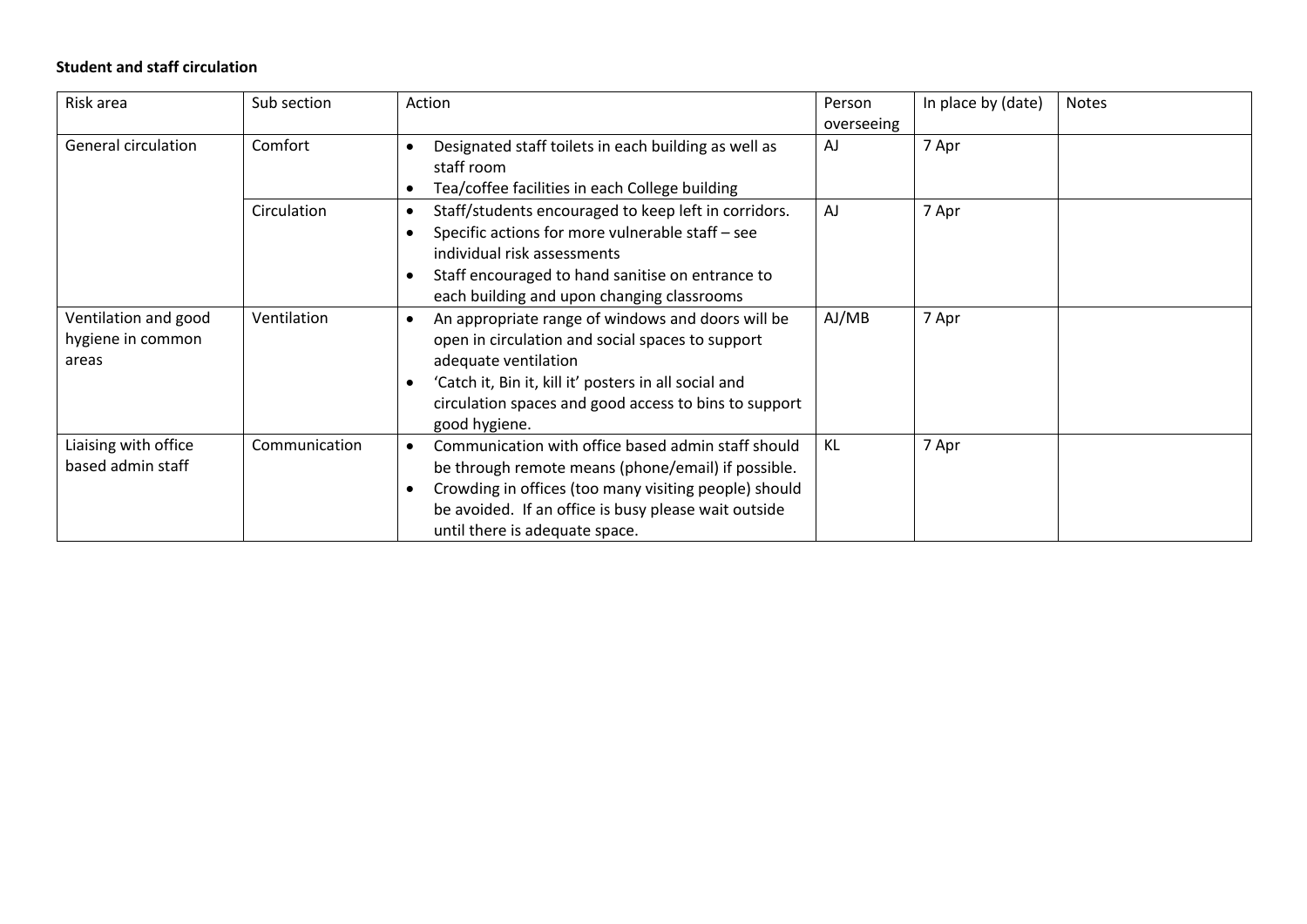## **Reacting to incidents/unforeseen circumstances**

| Risk area                               | Sub section                                                           | Action                                                                                                                                                                                                                                                                                                                                                                                                                                                               | Person<br>overseeing | In place by (date) | <b>Notes</b>                                 |
|-----------------------------------------|-----------------------------------------------------------------------|----------------------------------------------------------------------------------------------------------------------------------------------------------------------------------------------------------------------------------------------------------------------------------------------------------------------------------------------------------------------------------------------------------------------------------------------------------------------|----------------------|--------------------|----------------------------------------------|
| Student or staff with<br>Covid symptoms | Initial process                                                       | Students will not be allowed on site at the start of the<br>$\bullet$<br>day if exhibiting any Covid symptoms and known high<br>temperature. We will not be temperature testing.<br>Student or staff initially highlighted to the relevant<br>ESL by DM form if they have clear symptoms and a<br>known high temperature<br>Parents informed and student collected<br>$\bullet$<br>Student will not be able to return until high<br>$\bullet$<br>temperature ceases. | <b>CN</b>            | 7 Apr              |                                              |
|                                         | Positive Covid test<br>for staff member<br>who has been in<br>school. | If a member of staff chooses to take a Covid 19 test<br>$\bullet$<br>and is positive they should isolate for 5 days.<br>Headteacher informed of the above and close<br>$\bullet$<br>contacts notified for information.                                                                                                                                                                                                                                               | <b>CN</b>            | 7 Apr              |                                              |
| Intruder/lockdown<br>situation          | Process                                                               | Normal locked entrances in place as per normal<br>$\bullet$<br>school day. Where doors are left open at times<br>(student reception) there will be staff presence<br>Reception staff in place, main reception still on swipe<br>$\bullet$<br>'propped open' internal doors all within internal<br>$\bullet$<br>fence perimeter                                                                                                                                       | <b>CN</b>            | 7 Apr              |                                              |
| Frist aid precautions                   | Process                                                               | All first aid staff to have access to PPE<br>$\bullet$<br>First aid staff to sanitise before and after any<br>$\bullet$<br>incidence<br>CPR procedures remain the same other than no<br>$\bullet$<br>breaths to be given.                                                                                                                                                                                                                                            | LR.                  | 7 Apr              | All PHE guidance<br>followed as appropriate. |
| Rapidly increasing local<br>Covid rates | Process                                                               | Additional Outbreak Management Plan in place - see<br>$\bullet$<br>separate document.                                                                                                                                                                                                                                                                                                                                                                                | CN                   | 7 Apr              | See Separate Outbreak<br>Management Plan.    |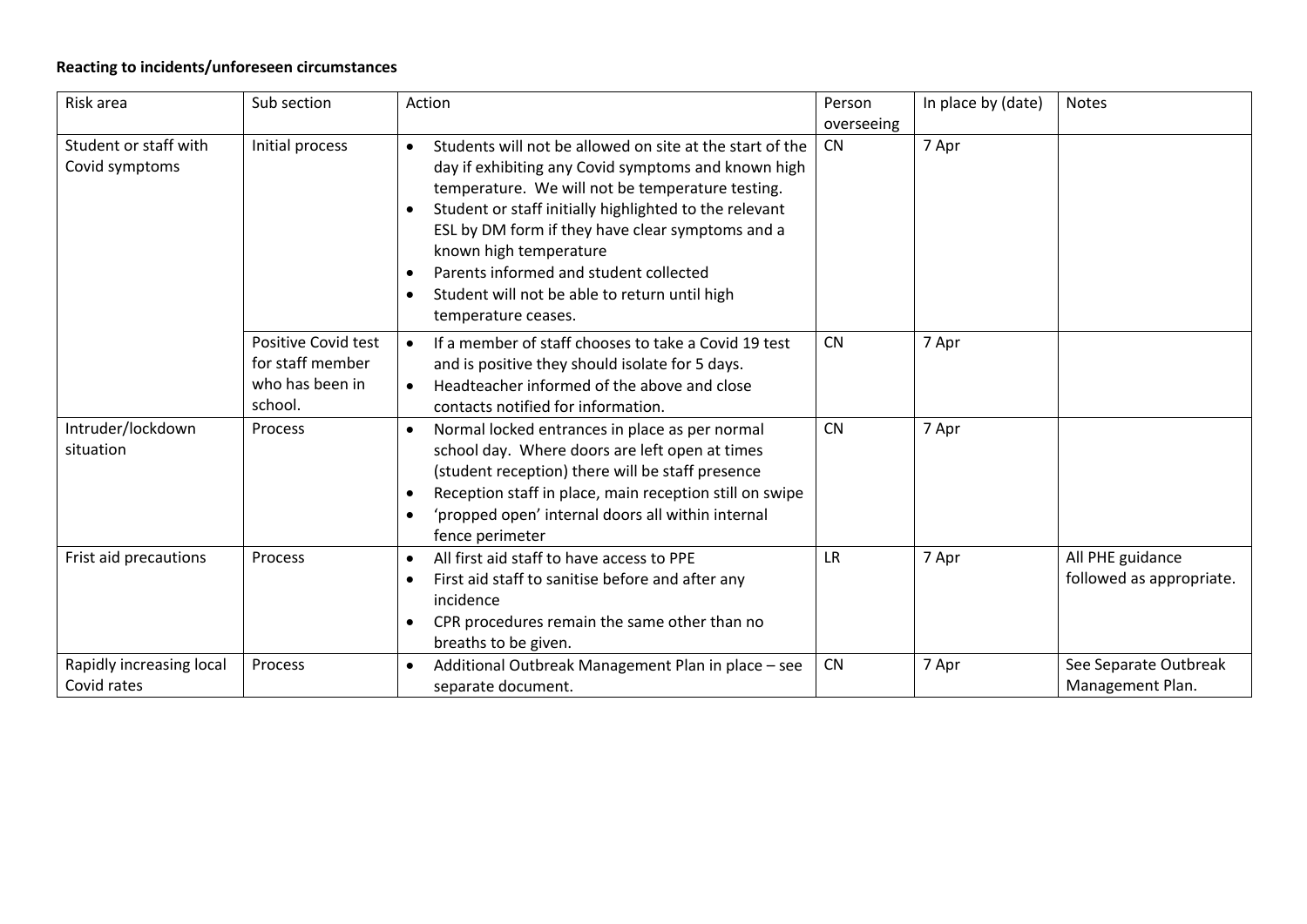## **1. Staffing expectations**

| Risk area             | Sub section                                                          | Action                                                                                                                                                                                                                                                                                                                                                                                                 | Person<br>overseeing | In place by (date) | <b>Notes</b> |
|-----------------------|----------------------------------------------------------------------|--------------------------------------------------------------------------------------------------------------------------------------------------------------------------------------------------------------------------------------------------------------------------------------------------------------------------------------------------------------------------------------------------------|----------------------|--------------------|--------------|
| Vulnerable categories | <b>Process</b>                                                       | All vulnerable staff to have meeting with CN and<br>individual risk assessment (including pregnancy)<br>All BAME staff offered meeting with CN and risk<br>assessment<br>All staff offered visor, masks and gloves                                                                                                                                                                                     | <b>CN</b>            | 7 Apr              |              |
| Transmission          | <b>Staffing</b>                                                      | Staff who exhibit any symptoms before school will<br>not be able to attend and will asked to check their<br>temperature.<br>Staff in the above category will not be able to attend<br>school until temperature has reduced.<br>If staff start to exhibit symptoms, including a high<br>temperature within the school day they will go home<br>immediately and only return when temperature<br>reduces. | <b>CN</b>            | 7 Apr              |              |
|                       | Positive Covid test<br>for staff member<br>who has been in<br>school | If a member of staff chooses to take a Covid 19 test<br>and is positive they should isolate for 5 days.<br>Headteacher informed of the above and close<br>contacts notified for information                                                                                                                                                                                                            | <b>CN</b>            | 7 Apr              |              |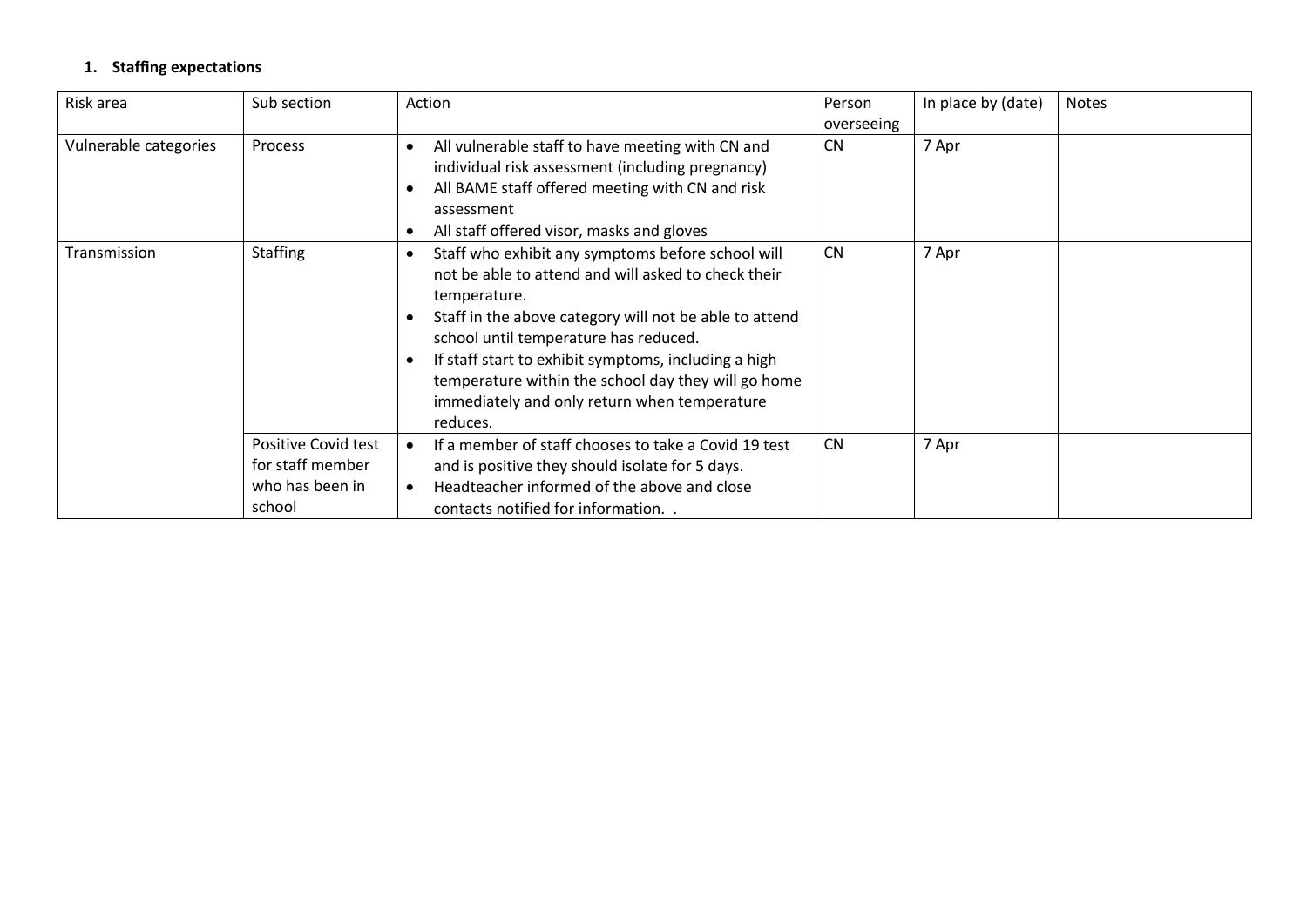## **2. Clubs, Trips, performances and visiting speakers**

| Risk area                                                                            | Sub section            | Action                                                                                                                                                                                                                                                                                                                                                                       | Person<br>overseeing | In place by (date) | <b>Notes</b>                                                                                                                                 |
|--------------------------------------------------------------------------------------|------------------------|------------------------------------------------------------------------------------------------------------------------------------------------------------------------------------------------------------------------------------------------------------------------------------------------------------------------------------------------------------------------------|----------------------|--------------------|----------------------------------------------------------------------------------------------------------------------------------------------|
| Use of clubs                                                                         | Clubs                  | Clubs will take place as planned.<br>$\bullet$<br>There will be strict registers for all clubs for track and<br>trace purposes<br>Clubs will adhere to individual subject guidance -<br>$\bullet$<br>such as sports, performing arts and shared resources<br>requirements<br>Students will be reminded of any requirements at the<br>start of each session                   | <b>RGB</b>           | 7 Apr              |                                                                                                                                              |
| School trips*                                                                        | Travel                 | Ventilation will be utilised as far as possible on<br>$\bullet$<br>coaches and minibus.<br>Individual coach company risk assessments will be<br>adhered to and reinforced with students.<br>Individual staff risk assessments for vulnerable staff<br>or those with concerns before travel.<br>Students will not be allowed on school trips with<br>known high temperatures. | CN/RGB               | 7 Apr              | * These requirements<br>are in addition to specific<br>trip risk assessments,<br>such as coach travel and<br>theme park risk<br>assessments. |
|                                                                                      | Trip nature/venue      | All trip activities and venues will be risk assessed<br>$\bullet$<br>against relevant requirements for that activity.<br>Where appropriate venue/activity Covid risk<br>$\bullet$<br>assessments will be shared with parents<br>Trip organisers will be made aware of students with<br>any Covid vulnerabilities and individual risk<br>assessments conducted as required.   | CN/RGB               | 7 Apr              |                                                                                                                                              |
| Visiting speakers                                                                    | Visiting speakers      | All visiting speakers will be made aware of the Covid<br>$\bullet$<br>requirements in school before meeting with<br>students.<br>Where possible/appropriate visitors will be asked to<br>socially distance from students.                                                                                                                                                    | CN/SLT               | 7 Apr              |                                                                                                                                              |
| School Performance and<br>larger parental<br>gatherings. (New<br>entrants evenings). | School<br>performances | Each larger gathering will be individually risk assessed<br>$\bullet$<br>to reduce transmission risks where possible.<br>Measure might include;<br>o Increasing ventilation (open doors)                                                                                                                                                                                     | CN/GH                | 7 Apr              |                                                                                                                                              |